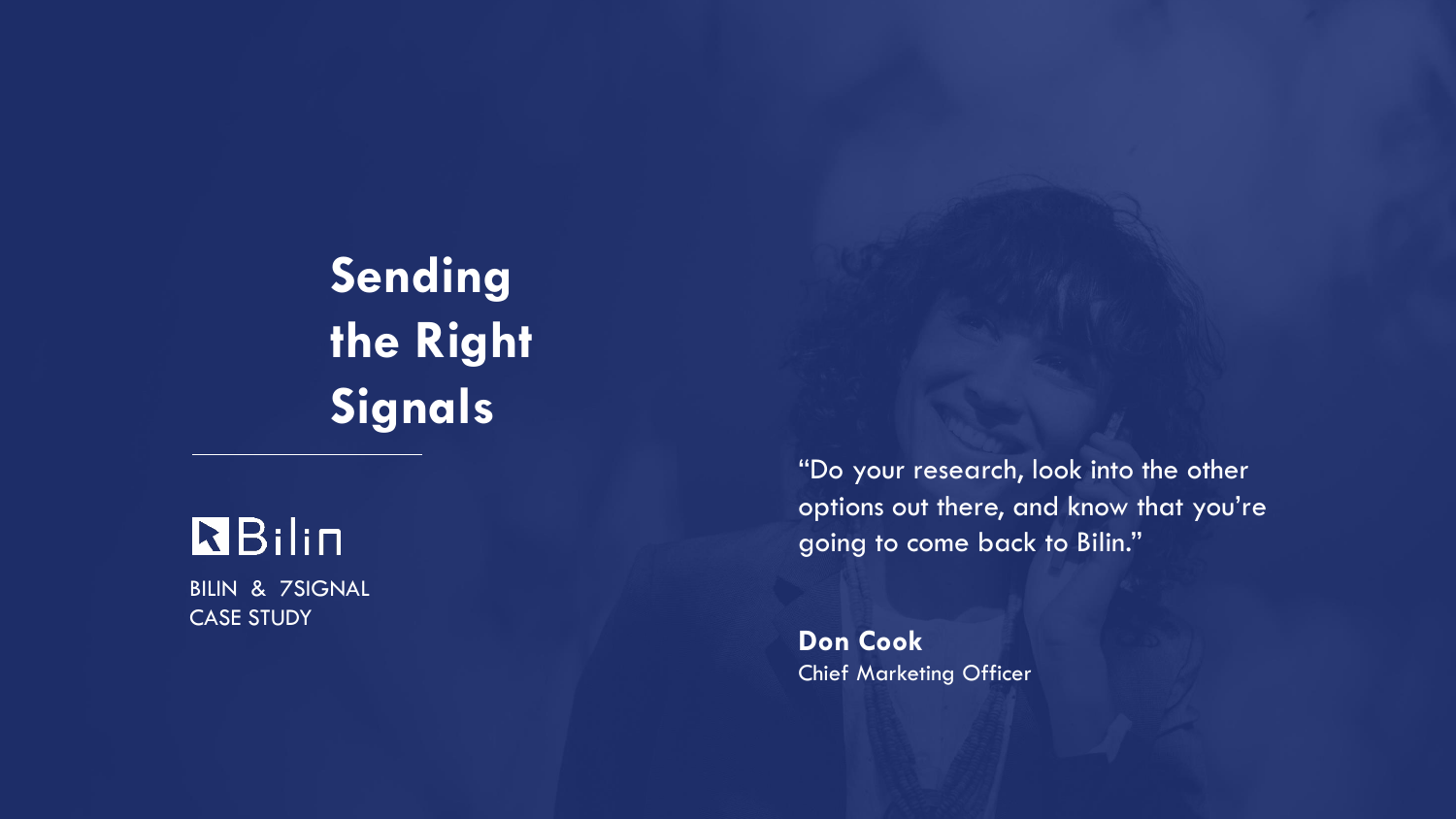## **The Background**

7SIGNAL, a cloud-based Wireless Network Monitoring (WNM) platform, was familiar with the strengths of intent data through working with a major data vendor. However, for the high price, 7SIGNAL was not impressed by the comparatively modest results. A sales call from Bilin revitalized their interest in intent data, and so 7SIGNAL proceeded to pilot Bilin's services. Inspired by the trial's remarkable results for a fraction of the competitor's price, 7SIGNAL decided to continue embarking on their intent data journey with Bilin.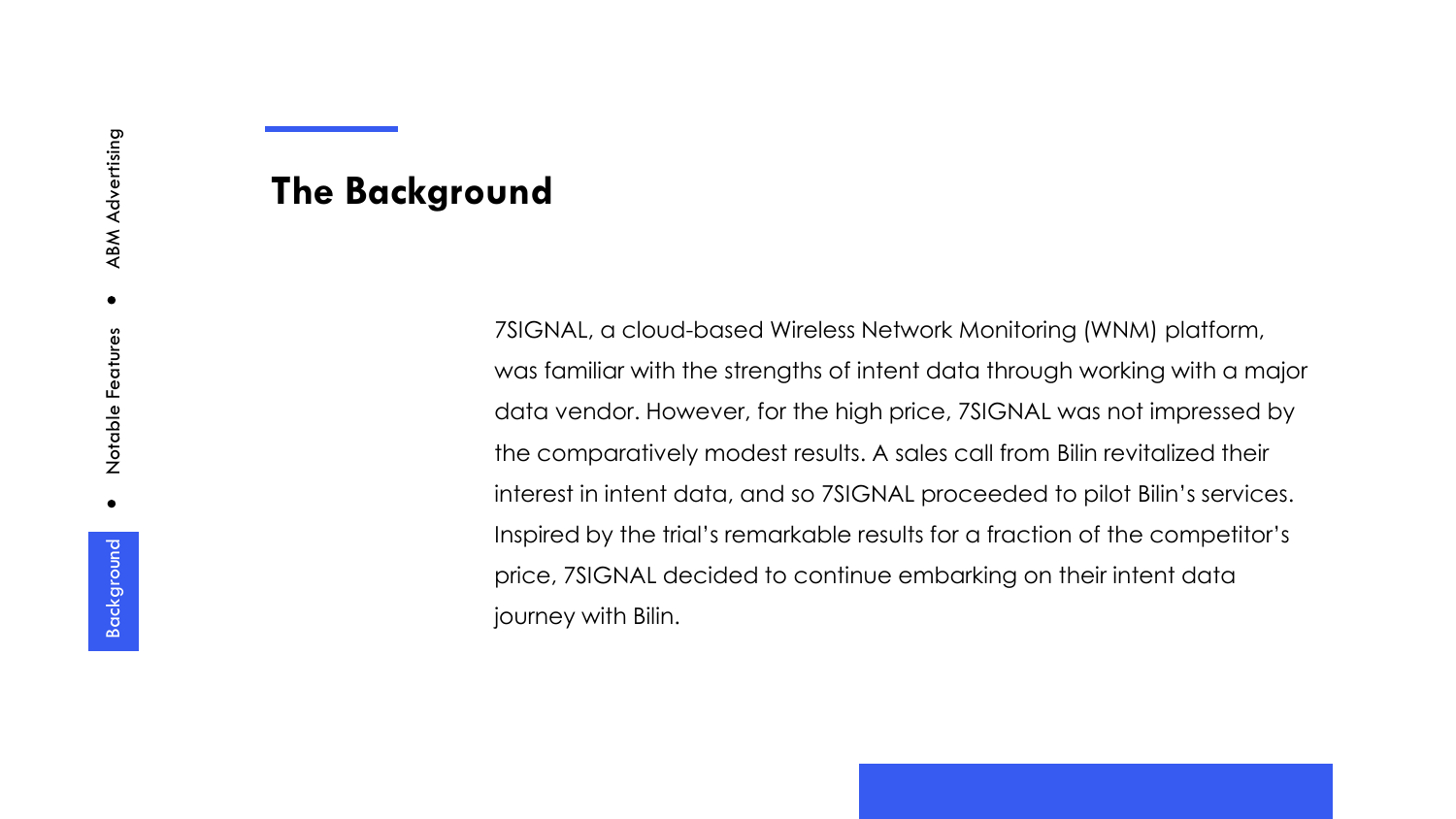## **Bilin's Notable Features**

Data Sourcing / Data Quality / Keywords / ROI

# **DATA SOURCING**

Since 7SIGNAL had experience with utilizing intent data, their expectations for Bilin were high. One of the aspects that sets Bilin apart is Bilin's open network. Rather than using a network of sites to gain interest, Bilin sources information as it naturally exists on the internet.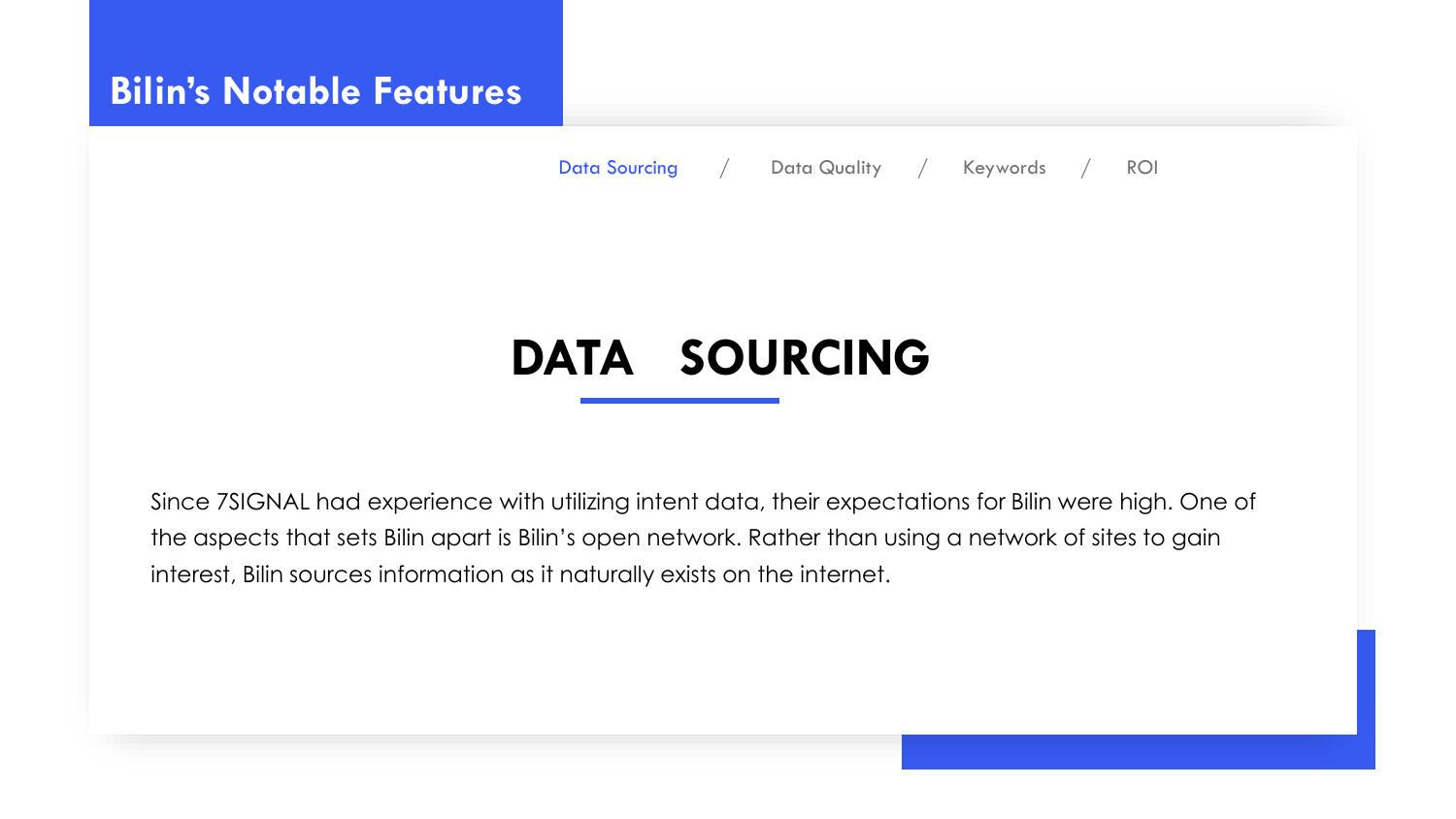## **Bilin's Notable Features**

Data Sourcing / Data Quality / Keywords / ROI

7SIGNAL marks their intent data success in regards to lead quality. They measure quality based on two factors: whether the intent data leads to a verifiable contact, and if the lead presents interests in relevant content and, by extension, 7SIGNAL's services. Bilin is able to fulfill both of these requirements by gathering information based on growing interest. We qualify leads on both first party data, which records direct interactions between a potential client and your website, and third party data, which records interactions between a potential client and keywords associated with your company and product.

7SIGNAL has even seen this cycle of validation first-hand, with the intent data reports reflecting previous clients they have conversed and worked with in the past.

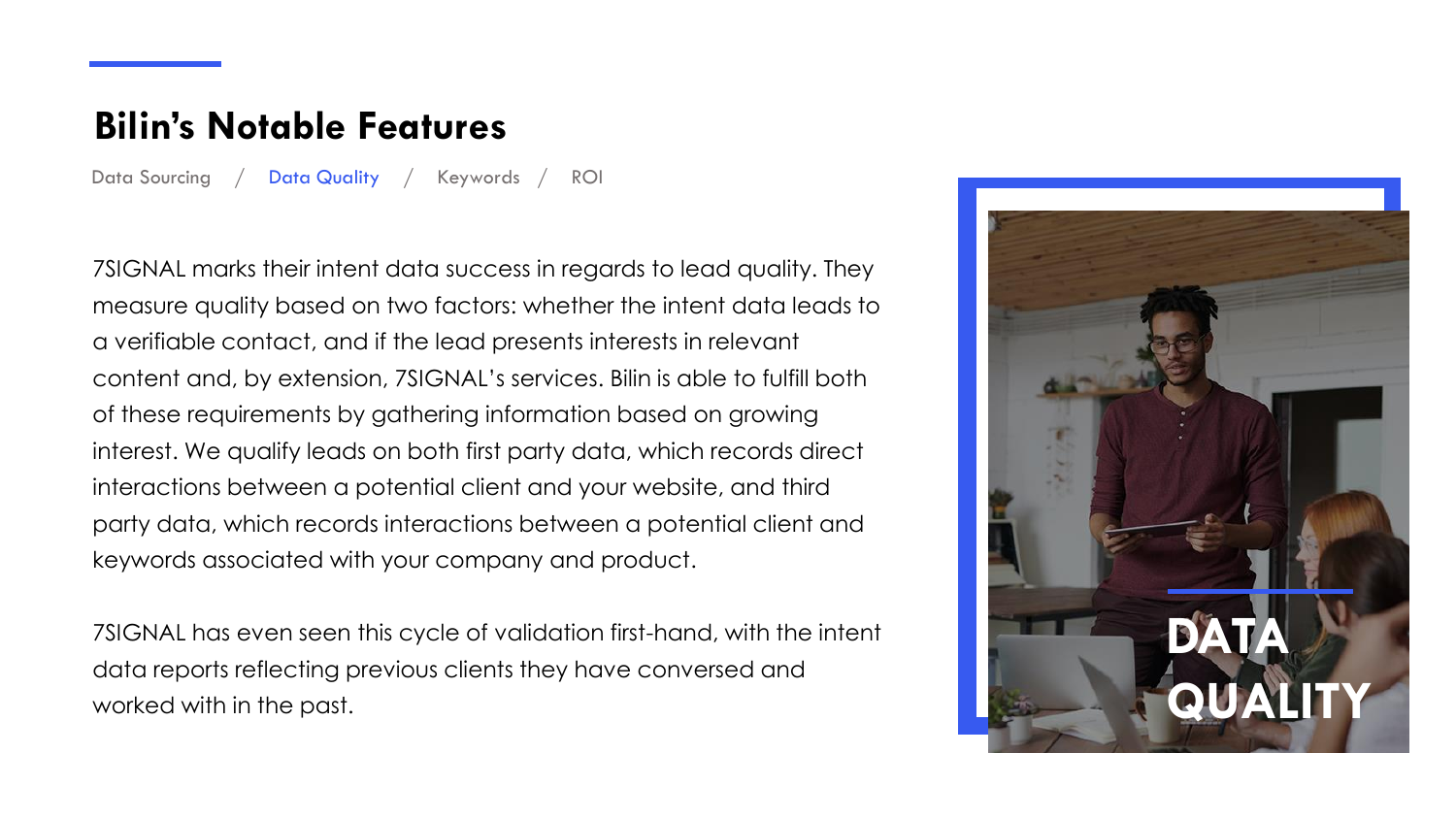#### Data Sourcing / Data Quality

#### Keywords / ROI

In addition to the keywords' flexibility, 7SIGNAL is also impressed by the keywords' ability to function as conversation starters. By being able to see what content prospective customers are searching for and engaging with, 7SIGNAL is able to approach leads on a personal level, targeting specific talking points that draw direct connections between leads and 7SIGNAL's product.

# **KEYWORDS**

# **ROI**

Bilin's affordability is a major pro in 7SIGNAL's decision to continue using our product. By working with Bilin, 7SIGNAL is able to be highly cost effective without compromising quality, flexibility, or support.

### **Bilin's Notable Features**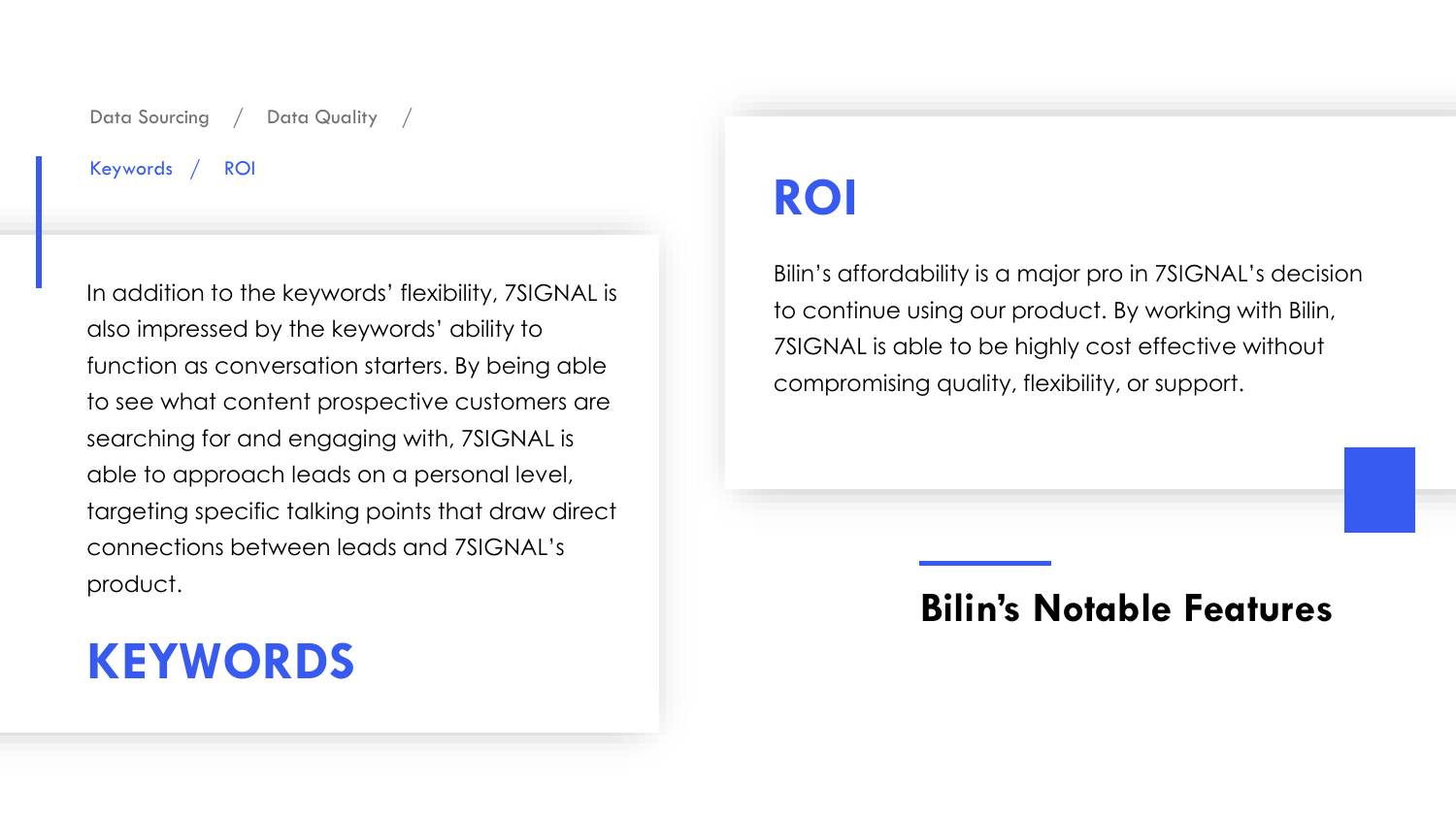## **ABM Advertising Capability**

Moving forward, 7SIGNAL is interested in utilizing Bilin's advertising capabilities. Bilin's account based marketing (ABM) platform collaborates with intent data to produce and strategize advertising campaigns that target ideal companies and decision makers based on real-time bidding.